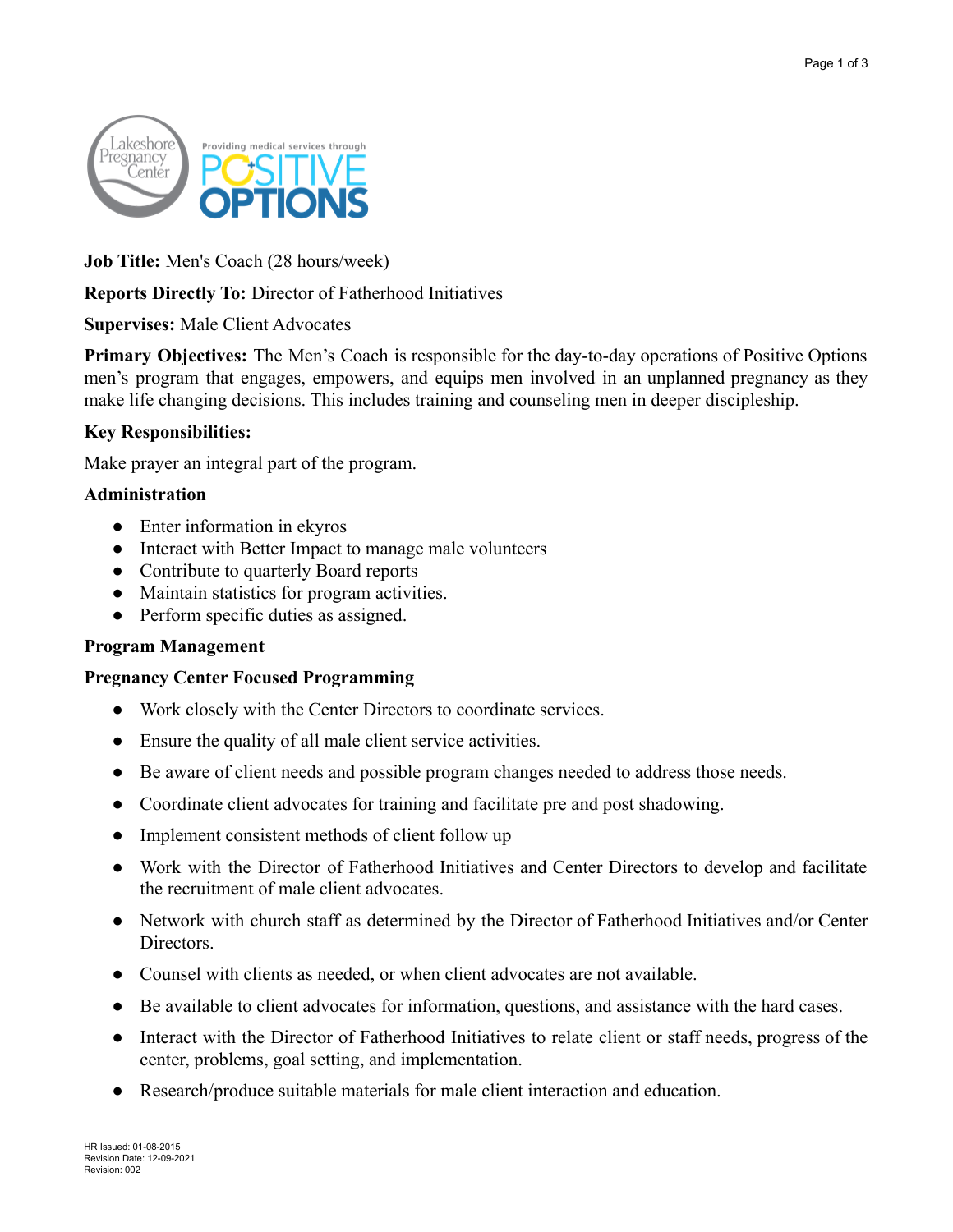- Provide assistance to any/all staff as directed by the Director of Fatherhood Initiatives.
- Attend and contribute to staff meetings and special events.

#### **Community Outreach Programming**

- Along with the Director of Fatherhood Initiatives, work together to accomplish the goals of the program.
- Manage and facilitate clients connecting with local church community.
- Upon request of Director of Father Initiatives to be available for community events and speaking engagements.
- Contribute to relevant written communications (Talk with Your Teen, Newsletter, MLD Blog) as needed.

## **Supervision/Evaluation:**

- Facilitate and assure that yearly evaluations of volunteers take place.
- Review the on-going performance of volunteers.
- Follow Biblical principles for confrontation when the need arises.

## **Qualifications:**

- Be a committed Christian who demonstrates a personal relationship with Jesus Christ as Savior and Lord.
- Maintain and promote a lifestyle of sexual purity.
- Exhibit a strong commitment and dedication to the sanctity of all human life.
- Agree with and be willing to uphold the Statement of Faith, Statement of Principles, Mission Statement, and policies of Lakeshore Pregnancy Center.
- Be in consistent fellowship at a local church.
- Hold a Bachelor's or Master's Degree or related equivalent experience, preferred.
- Skilled in interpersonal communication, some public speaking ability, and problem-solving skills.
- Possess or be willing to gain a thorough understanding of pregnancy care center ministry and administration.
- Proficiency in both oral and written communications.
- Proficiency in computer skills, with ability to utilize Word, Excel, PowerPoint, Outlook, & G-Suite.
- Ability to establish and maintain cooperative working relationships.
- Ability to carry out responsibilities with little or no supervision.
- Spanish-speaking preferred but not required.